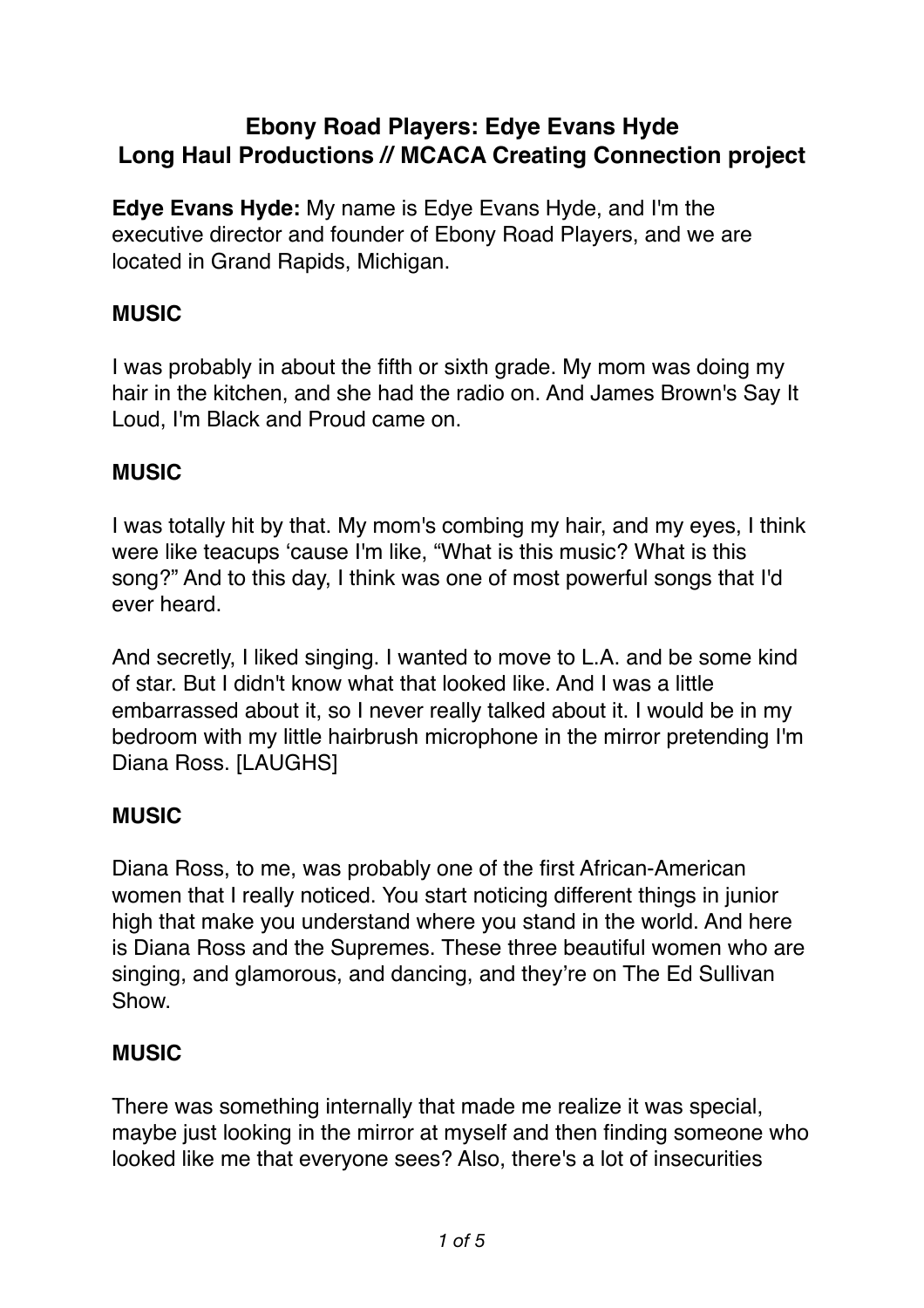about being a girl when you're in seventh and eighth grade, and feeling positive that you're seeing not only someone black on television being loved and admired by the world, but also a woman, and how they're presenting themselves and making you feel better about who you are as you're going through your physical transitions.

## **MUSIC**

I went to college and said, "Oh, there's a music program here!" That encouraged me, and once you finally see someone else doing it, there's always a possibility that you can do it as well. There are people who are performers. Before then it was just a little dream of mine.

I ended up joining an outside band, and that was amazing to me. So I got married and my husband and I moved to California for a little while. When we came back, there was a black theater here in Grand Rapids called the Robeson Players doing these shows that would empower women directors and be a theater for people who don't normally get a chance to be in that atmosphere.

And someone said, "Hey, Robeson Players is doing this really cool musical called Ain't Misbehaving. It's the music of Fats Waller, and Edye, you sing jazz." So I sang my little jazz tune, and ended up in this wonderful musical. I did a song called Keepin' Out of Mischief. It was my solo in the show. I don't know if I remember all the words. It's been so long.

**Eyde (SINGING):** All my flirting days are gone On the record, from now on, I'm keeping out of mischief, now

I remember seeing it on video for the first time, and I thought "I look kind of good!" It was a great experience. And that same theater company decided to do Dreamgirls, based around Diana Ross and the Supremes. I auditioned knowing this was just like the perfect thing for me to be in and ended up being the character who basically was Diana Ross.

And it was one of most amazing experiences I have ever had, and got so bit by the theater bug that every year I did a show or two shows while I was working full-time with two kids and a husband.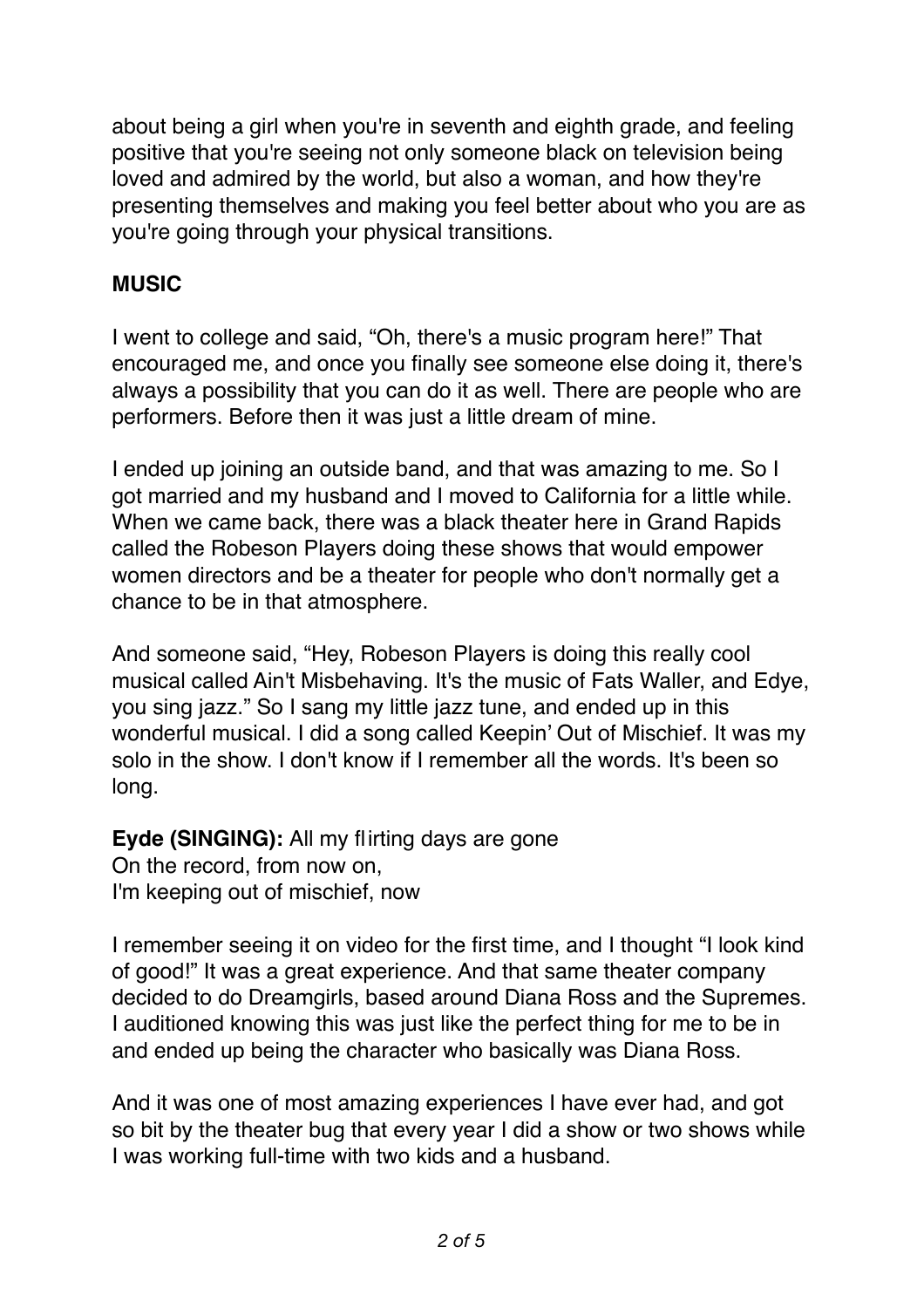**NEWS REPORT SOUND:** Seven people were shot and killed in Grand Rapids …

Eight years ago I was on my way to a singing job and had the radio on. And for some reason that summer in Grand Rapids there had been a lot of gun violence, kids being killed, and I was struck by how many it had been. Even if it's one, it's a terrible thing. But on my way to my job, I was wondering why this was happening. What did my generation have that these kids were not having? Why are you out in the street? Why do you have a gun? And I came up with my own theory that there wasn't a lot of other things for them to do. There wasn't anything to strive for, there wasn't a project that they could be doing. Just being involved in the arts in some form and feeling like you are succeeding in something.

So I got a bunch of artist friends together and we decided, not knowing what the heck we were doing, "Hey, let's just have a black theater company and every year we'll just do a theater production!" That grew from just having fun, to an opportunity for kids and adults to have somewhere to go, and to be able to see themselves onstage, and be able to tell their own stories. The first play we did was For Colored Girls Who've Considered Suicide/When the Rainbow Was Enough. And we did it as a staged reading because we didn't have the money to do a whole full-out production.

**TAPE FROM COLORED GIRLS:** Imagine all the stories we could tell about the funny looking little colored girls, and the sophisticated little colored girls, and the pretty little colored girls, the ones just like you.

And it was full. It was the most diverse group of people I'd ever seen in an audience, ever. It was amazing.

# **APPLAUSE**

And then from that, people gave us money to do the next one. And so we just kind of grew with it.

Ebony Road Players does not have a theater stage. So we have been using different facilities. We collaborated with an organization called Site Lab who takes all these old buildings and makes art installations out of them. And they gave us a space to do the play. Sometimes it's hard. [LAUGHS] One was a building that had been closed for many years, so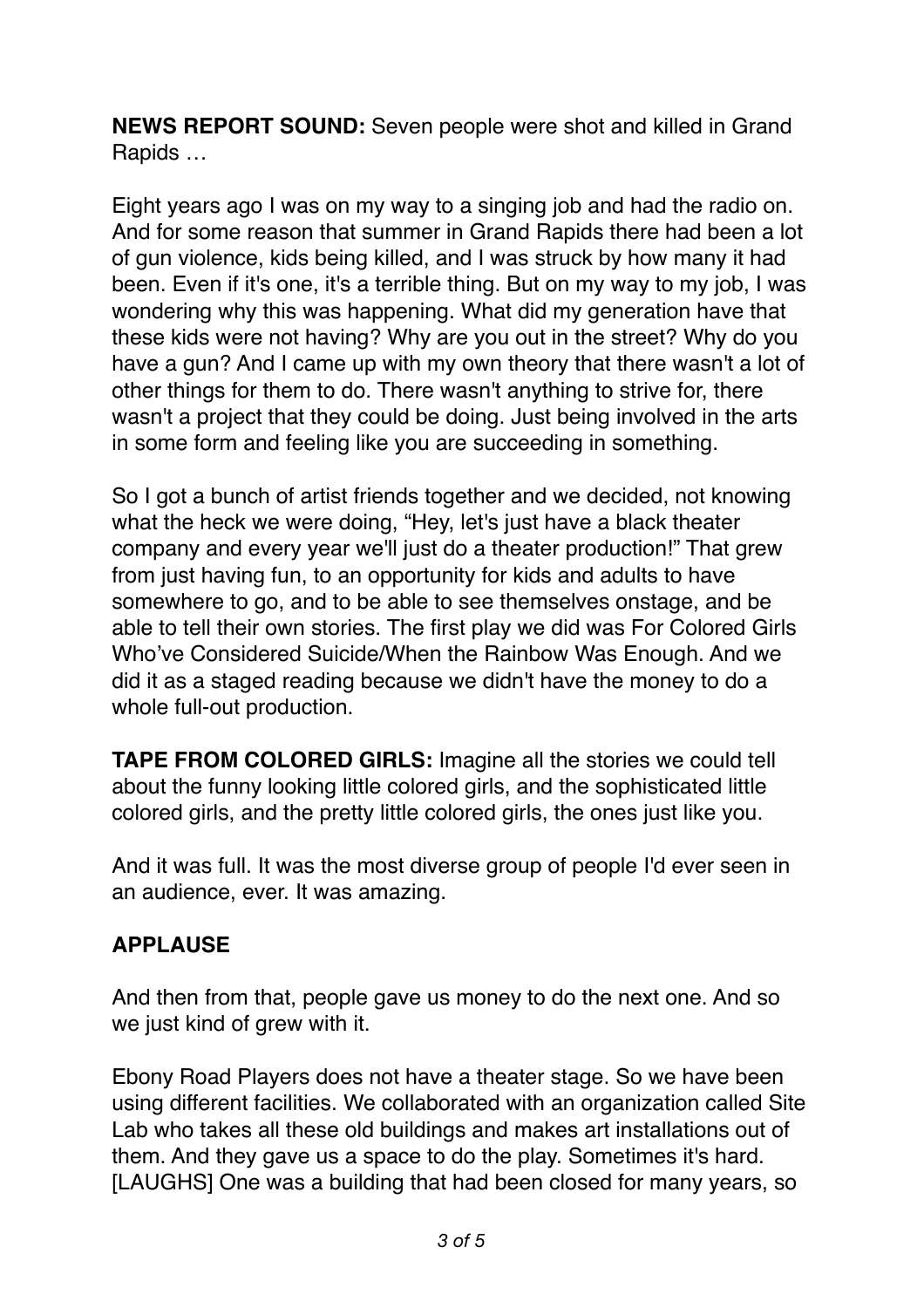it didn't have electricity and it didn't have a bathroom in it. It was crazy because you have to really be creative on how you make those things work. But I just like the fact that the community doesn't have to always come to us. We can be close to them. And I think that starts to reach out to those communities that don't normally go to theater.

Having those opportunities for the community as a whole to go and hear the stories, hear the histories, experience being around a diverse group of people makes us more connected. And right now, I think that's the most important thing for our country to try to achieve is this connectedness that we are pulling apart. And there's so many people who don't understand anyone's history because they're not really presenting that in school.

We're thinking about doing a show about Anne Frank and Emmett Till. And when I told this young lady about it, she knew who Anne Frank was. She had no idea who Emmett Till was. She is a biracial child who was raised in a white family and had no idea about it. So she went home and looked it up and she emailed me back, "How do I not know this story?" And when you start showing those types of things to the community, there is a discussion to be had. Let's not make these mistakes again just because we don't know each other's history. And doing it in an artful way presents it in a way that's not terrorizing to people. So I think it's important for everyone to be able to have those opportunities to see those types of shows.

## **MUSIC**

There is this quote on our website, Ebony Road dot org, from Maya Angelou. And it says, "There is no greater agony than bearing an untold story inside you." And the reason that I love the quote is because underrepresented voices hold these stories inside, and they don't get a chance to express them in any form. It's an agony they walk around with all the time, and having someone understand gives everyone a little relief and a little freedom, like, "I didn't know this existed," or "How can we make things better?" The story is freeing. A story is important. Everyone's story is important.

### **MUSIC**